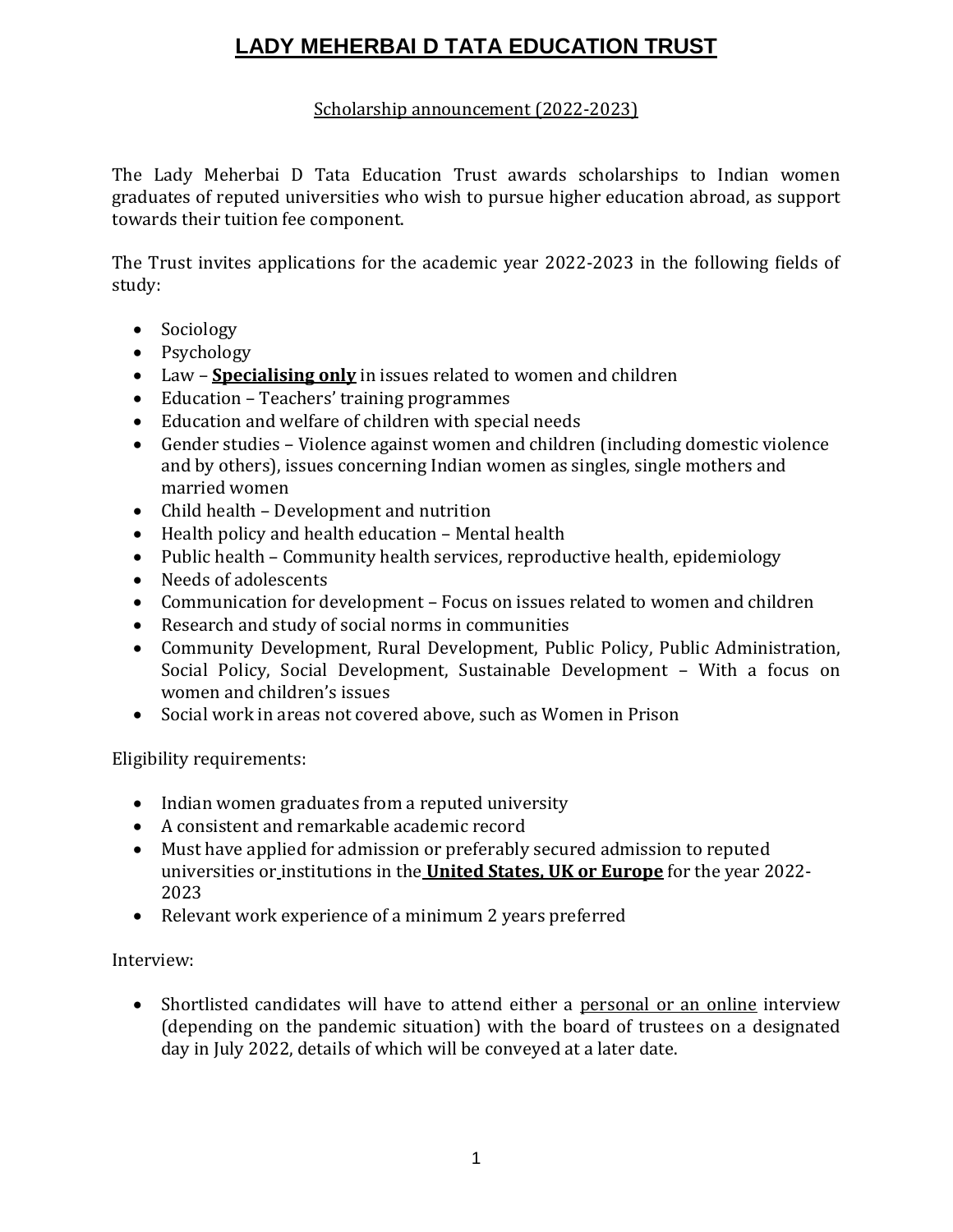## **LADY MEHERBAI D TATA EDUCATION TRUST**

Selection and scholarship details:

- A gift scholarship towards the tuition fee component, approximately between Rupees three and six lakhs per selected student, is awarded, depending on the performance of the candidate in the interview.
- Candidates selected for this scholarship will have to submit a clear copy of the 'Proof of Funds' or 'Financial Capacity' document, which will reflect the candidates' ability to support their education.

Steps to request for a link to the application form:

- Request for a link to the application form may be made by sending an email to [igpedulmdtet@tatatrusts.org,](mailto:igpedulmdtet@tatatrusts.org) along with the details and documents as requested below:
- 1) The course and specialisation they wish to pursue and duration
- 2) Name/s of the university/ies to be attended, in order of merit of their choice, with letter of confirmed admission, if available
- 3) The course fee required for each university
- 4) Sources of funding (in brief)
- 5) Their current profile (biodata, CV)
- Incomplete requests from candidates will not be considered by the Trust office and further correspondence will not be entertained.
- Please upload clear, scanned copies of the above-mentioned documents along with your request email. Kindly mark the documents correctly.
- Sharing of the link to the application form with the candidate will be at the complete discretion of the Trust office.
- Requests for a link for an application form will be accepted from candidates **from Friday, April 01, 2022, to Monday, May 02, 2022 – midnight.**
- No requests will be accepted by the Trust office **after May 02, 2022; all requests received after the last date will stand void.**
- **Last date** to accept the required documents by the Trust office on the designated email ID is **Friday, May 06, 2022.**
- The above-mentioned dates will be strictly adhered to.
- After scrutiny of the forms, only the shortlisted candidates will receive an email from the Trust office by end-June/ early July 2022.